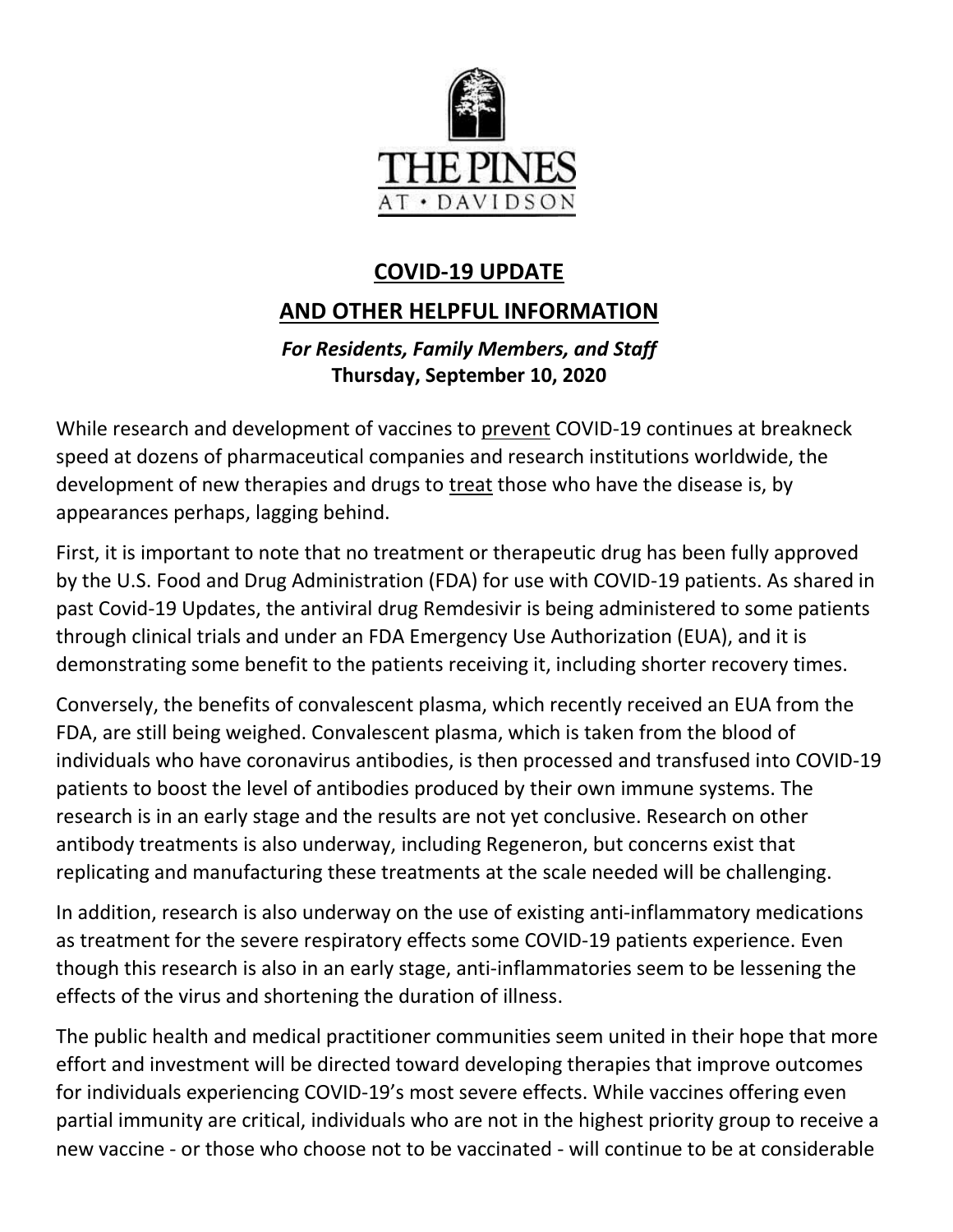risk if they are infected with the coronavirus. As a result, the sooner we have proven treatments ready to administer, the better for all.

## **Cumulative Active COVID-19 Cases at The Pines as of: 9/10/20** No Cases\*

\* Please click [here](https://www.mycommunity-center.com/filephotos/463/COVID-19%20Update%209-8-2020.pdf) to read the 9/8/20 Update that explains The Pines' listing on the current NC DHHS COVID-19 Ongoing Outbreaks in Congregate Living Settings Report.

The Pines' nursing and assisted living wings (including memory care) are licensed by North Carolina as a "combination facility" and therefore bound by specific rules and regulations. Because The Pines is currently listed on the DHHS report noted above, it cannot provide routine outdoor visits for its Nursing/Assisted Living residents. In spite of the current restriction, some exceptions may be allowed, but just for end-of-life circumstances and special care needs certified by a physician. Outdoor visits for Nursing/Assisted Living residents at The Pines could resume as soon as September  $27<sup>th</sup>$ , if there are no additional test results positive for coronavirus. At that future time, outdoor visits may be scheduled in advance with the Health Care Activities Departmentat 704-896-1499.

## **ADDITIONAL INFORMATION**

## **Absentee Ballot Witness Information**

A resident recently asked if a fellow resident could sign as a witness for an absentee ballot. We believe that is the case given the following information provided by the North Carolina Board of Elections:

## *Who is not allowed to serve as a witness to an absentee ballot?*

Individuals **prohibited** from witnessing an absentee ballot include:

- A person younger than 18.
- A candidate for election, unless the candidate is the voter's near relative.
- If the voter is a patient or resident at a hospital, clinic, nursing home, or adult care home, the following individuals are also prohibited from assisting:
	- $\circ$  an owner, manager, director, or employee of that facility; an individual who holds any elected federal, state or local office or precinct political party or organization office; or a campaign manager or treasurer for any candidate or political party.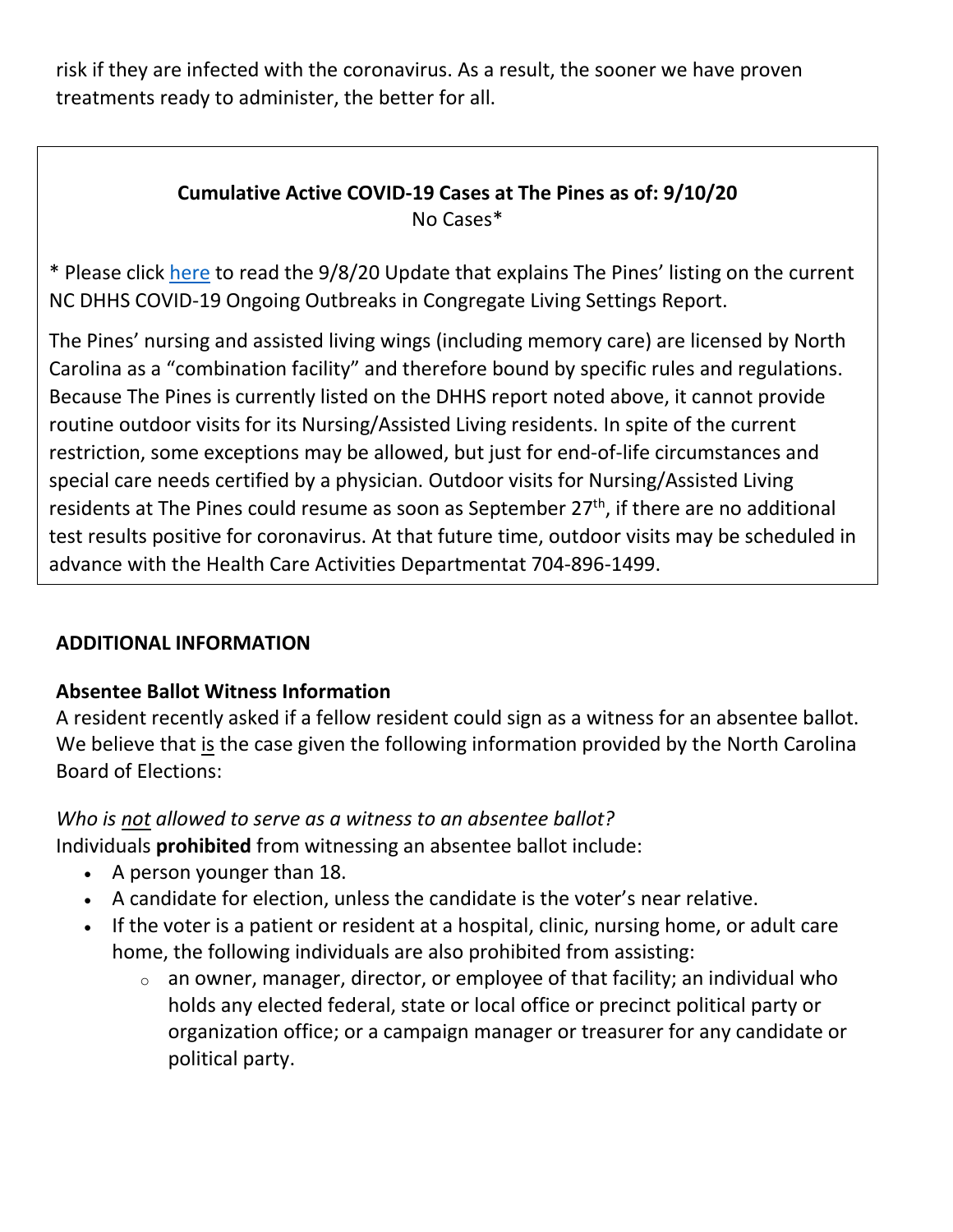## **Balcony House Guests**

Jane Cobb shared these photos of a mourning dove and her two squabs. The third photo is of the squabs out of their nest.



## **Waited Service Dining**

The Culinary Services Department will soon provide reservation and other information about limited waited service dining, which will resume for weekday dinners beginning next Monday, September 14<sup>th</sup>.

## **Outdoor Visiting Stations for Independent Living**

A memo being sent to IL residents from Stephanie Clontz, Director of Residents Services, describes the procedures for outdoor family/friend visits in designated areas outside of the community center. Up to three separate visits can be accommodated during each 45-minute time slot. Visit times can be reserved through Signup Genius. Visitors will complete a previsit symptom screening and temperature check at Screening Station #2 in the Health Center entrance lobby. If you have any questions, please email Stephanie at [sclontz@thepinesatdavidson.org](mailto:sclontz@thepinesatdavidson.org) or call 704-896-1454.

#### **Sage Advice**

Jennie Clifton shared this country music video sung by Toby Keith, which offers a soulful perspective on staying young. This video features clips from the 2019 film, The Mule, with Clint Eastwood - at age 88 - in the leading role. To view, click here: [Video](https://youtu.be/5FlwVmYsYUM)